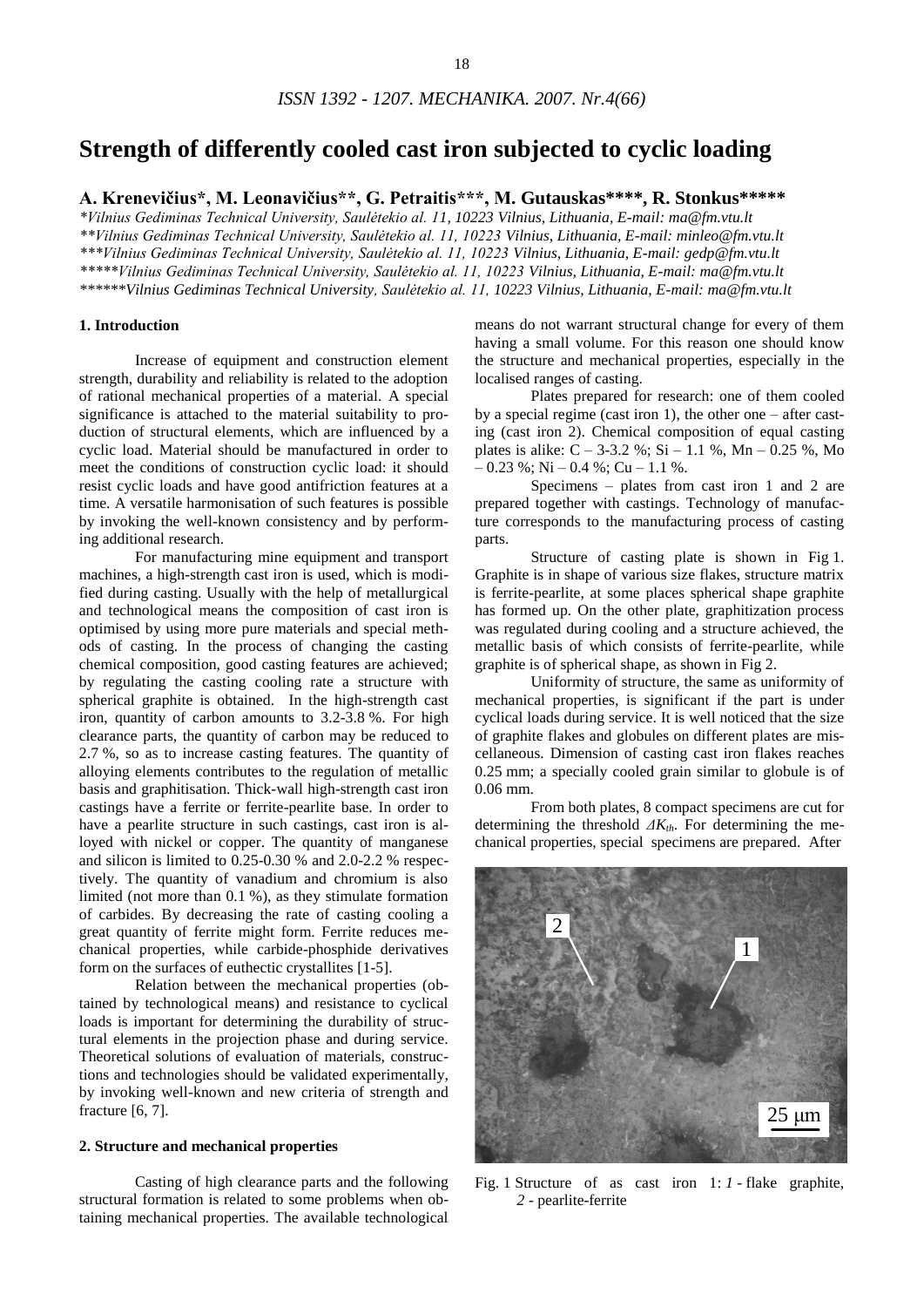

Fig. 2 Structure of cooled cast iron 2: *1* – spherical graphite, *2* - pearlite-ferrite

the experiment, factors of mechanical properties and hardness for every *CT* specimen are provided in Table 1.

Mechanical property factors of specimens from casting plate: hardness 259-281 BHN, tensile strength  $σ<sub>u</sub> = 622-671 MPa$ , yield stress  $σ<sub>0.2</sub> = 443-510 MPa$ ; percentage of elongation  $A_t = 1.81 - 2.43$  %.

Mechanical property indexes of specimens from a specially cooled plate: hardness 228-252 BHN, tensile strength  $\sigma_u = 684-727 \text{ MPa}$ ; yield stress  $\sigma_{0.2} = 454-$ 467 MPa; percentage of elongation  $A_t = 5.3$ -6.2 %.

As we can see, hardness and mechanical properties for casting and a specially cooled cast iron differ in rather wide limits. It may be influenced by the form of graphite and metallic basis. Nonhomogeneity of structure, separate derivatives of irregular form, inequality of metallic basis in thinner castings decrease mechanical properties of localised places, become flashpoints of crack by operating with cyclical loads.

Table 1

| Specimen No. | Cast iron 1 |             |                                 | Cast iron 2 |              |                                 |
|--------------|-------------|-------------|---------------------------------|-------------|--------------|---------------------------------|
|              | <b>BHN</b>  | $A_t, \%$   | $\sigma_{\rm u}/\sigma_{\rm v}$ | <b>BHN</b>  | $A_t, \%$    | $\sigma_{\rm u}/\sigma_{\rm v}$ |
|              | 225-235     | 6.13-6.77   | 1.57                            | 278         | $1.8 - 1.9$  | 1.25                            |
|              | 244-251     | $5.5 - 6.0$ | 1.50                            | 281         | $1.75 - 1.9$ | 1.22                            |
|              | 244-245     | $5.5 - 6.0$ | 1.52                            | 266-269     | $1.85 - 2.0$ | 1.30                            |
| 4            | 242-245     | $5.6 - 6.0$ | 1.56                            | 272         | 1.79-1.84    | 1.25                            |
|              | 246-249     | $5.5 - 5.8$ | 1.50                            | 266-269     | $1.85 - 2.0$ | 1.38                            |
|              | 248-256     | $5.0 - 5.5$ | 1.48                            | 264-267     | 1.86-2.2     | 1.44                            |
|              | 242-254     | $5.5 - 6.2$ | 1.45                            | 255-262     | 1.93-2.4     | 1.40                            |
|              | 240-248     | 5.4-5.9     | 1.46                            | 259         | 1.93-2.43    | 1.42                            |

#### Mechanical properties

#### **3. Resistance to cyclical loads**

Various works [6-9] try to find a relation between the threshold  $\Delta K_{th}$  yield stress  $\sigma_y$ , tensile strength  $\sigma_u$ , endurance limit  $\sigma_r$  and other factors. It should be noted that there is no clear correlation between the indexes of mechanical properties and resistance to crack propagation. Threshold *ΔKth* is also dependent on cycle asymmetry, influence of temperature environment, loads, structural peculiarities of materials and other factors. However, data on the cast iron resistance to crack propagation by operating in cyclical loads is not sufficient. There is special shortage of data about *ΔKth* dependability on mechanical properties and structure, which can be changed during the process of casting, cooling and heat treatment.

From cast iron 1 and 2, compact tensile specimens (*CT*) have been produced. According to the standard ASTM E 647-00 methodology, 8 casting and 8 specially cooled plate specimens  $(62.5 \times 60 \times 24)$ , having a special notch were tested. During the cyclical load a crack was grown up and propagation rate was decreased by a decreasing power. Range of stress intensity factor was calculated according to the formula

$$
K = (F/BW^{1/2})f(\lambda)
$$
 (1)

where  $\lambda = a/W$ (2)

$$
f(\lambda) = \left[ (2 + \lambda) / (1 - \lambda)^{3/2} \right] \times
$$
  
 
$$
\times (0.866 + 4.64\lambda - 13.32\lambda^2 + 14.72\lambda^3 - 5.6\lambda^4)
$$
 (3)

Stress intensity factor range  $\Delta K = K_{max} - K_{min}$ ;

stress ratio 
$$
R = F_{min} / F_{max} = K_{min} / K_{max}
$$
.

 $K_{min}$  and  $K_{max}$  are minimum and maximum stress intensity factor in the cycle of loading.

Nominal stress in the crack tip

$$
\sigma = F / A + M / Z = (F / B) \Big[ (4W + 2a) / (W - a)^{2} \Big] (4)
$$
  
or 
$$
\sigma = (2F / B W) (2 + \lambda) / (1 - \lambda)^{2}
$$
 (5)

where *F* is axial force; bending moment  $M = F\left[a + (W - a)/2\right]$ ; area of netto cross-section  $A = (W - a)B$ ; section modulus  $Z = [(W - a)^2 B] / 6$ 

The size of limit stress intensity factor *ΔKth* was determined, while cycle asymmetry factor is  $r \approx 0.05$ .

Dependence of *ΔKth* on crack propagation rate are provided in Figs. 3, 4. We may see that values of threshold fluctuate between rather wide limits and are different for cast iron 1 and 2.

According to the regulating methodology [10, 11], dependability of stress intensity factor range *ΔK* on crack propagation rate is determined when the rate is less than  $v < 10^{-8}$  m/cycle. In order to predict and expand durability, one should know the limit stress intensity factor range *ΔKth* on lesser rates.

An experimental research is performed so as to get data on  $\Delta K_{th}$  values, when crack propagation rate approaches  $10^{-10}$  m/cycle,  $10^{-11}$  m/cycle and  $10^{-12}$  m/cycle.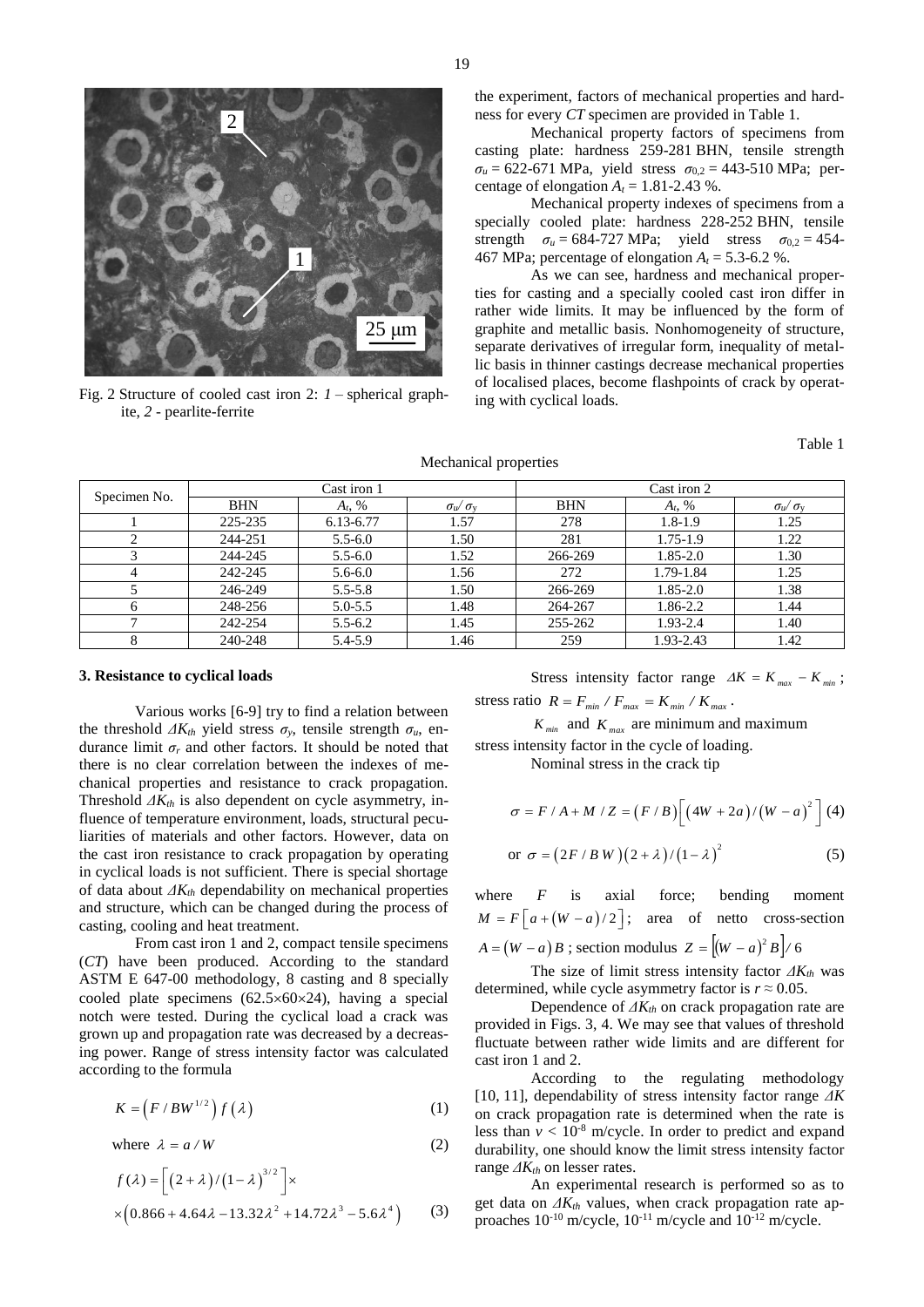It is worth knowing for the projection durability security that the threshold correlates with mechanical properties of materials. For this reason an analysis is accomplished concerning the threshold *ΔKth* (by various

Table 2

Threshold stress intensity factor range and crack propagation rates

| Speci-                  |                         | Threshold stress intensity factor range at    |                      |              |  |  |  |  |  |
|-------------------------|-------------------------|-----------------------------------------------|----------------------|--------------|--|--|--|--|--|
|                         |                         | crack propagation rates, MPa·m <sup>1/2</sup> |                      |              |  |  |  |  |  |
| men                     | $\sigma_u/\sigma_{0,2}$ | $1.10^{-10}$                                  | $1.10^{-11}$ m/cycle | $1.10^{-12}$ |  |  |  |  |  |
| No                      |                         | m/cycle                                       |                      | m/cycle      |  |  |  |  |  |
| Cast iron 1             |                         |                                               |                      |              |  |  |  |  |  |
| 1                       | 1.57                    | 9.21                                          | 9.27                 | 8.23         |  |  |  |  |  |
| $\overline{c}$          | 1.50                    | 9.1                                           | 8.78                 |              |  |  |  |  |  |
| 3                       | 1.57                    | 10.9                                          | 10.8                 | 10.49        |  |  |  |  |  |
| 4                       | 1.56                    | 9.51                                          | 9.39                 |              |  |  |  |  |  |
| 5                       | 1.50                    | 10.6                                          | 9.4                  | 9.68         |  |  |  |  |  |
| 6                       | 1.48                    | 9.51                                          | 8.9                  | 8.44         |  |  |  |  |  |
| 7                       | 1.45                    | 9.5                                           | 8.2                  |              |  |  |  |  |  |
| 8                       | 1.46                    | 9.74                                          | 8.48                 | 9.05         |  |  |  |  |  |
| Cast iron 2             |                         |                                               |                      |              |  |  |  |  |  |
| $\mathbf{1}$            | 1.25                    | 7.45                                          | 8.24                 |              |  |  |  |  |  |
| $\overline{\mathbf{c}}$ | 1.22                    | 8.6                                           | 8.4                  |              |  |  |  |  |  |
| $\overline{3}$          | 1.30                    | 9.1                                           | 8.6                  |              |  |  |  |  |  |
| $\overline{4}$          | 1.25                    | 9.0                                           | 8.39                 | 8.08         |  |  |  |  |  |
| 5                       | 1.38                    | 8.52                                          | 7.14                 |              |  |  |  |  |  |
| 6                       | 1.44                    | 8.23                                          | 7.11                 | 6.83         |  |  |  |  |  |
| 7                       | 1.40                    | 7.2                                           | 6.97                 |              |  |  |  |  |  |
| 8                       | 1.42                    | 7.3                                           | 7.19                 | 6.86         |  |  |  |  |  |



Fig. 3 Stress intensity factor range *ΔK* dependencies on crack propagation rates for specially cooled cast iron



Fig. 4 Stress intensity factor range *ΔK* dependencies on crack propagation rates for cast iron



Fig. 5 Stress intensity factor range *ΔK* dependencies on ratio *σu/σ<sup>y</sup>*

1 tensile strength ratio, conditional yield stress ratio, per- $\parallel$  | centage of elongation on the other one. crack propagation rates), on the one side, and hardness,

<sup>3</sup>  $\mathbb{H}$  Table 2 presents threshold values determined for <sup>4</sup>  $\Box$  the crack propagation rate reaching 10<sup>-10</sup>; 10<sup>-11</sup> and 10<sup>-12</sup> <sup>5</sup> m/cycle. According to the data provided in Figs. 3, 4 and <sup>6</sup>  $\mathbb{H}$  Table 2, a dependence between  $\sigma_u/\sigma_y$  (tensile strength 7 and yield stress ratio) and limit stress intensity factor *∆Kth*  $\overset{8}{\leftarrow}$  are presented. This dependence is shown in Fig. 5.

Linear dependence is described by function:

$$
\Delta K_{th} = 4.396 \frac{\sigma_u}{\sigma_y} + 2.405 \tag{6}
$$

where  $\sigma_u$  is tensile strength;  $\sigma_y$  is yield stress.

Correlation factor 0.506 is little and shows a tendency rather than a regularity.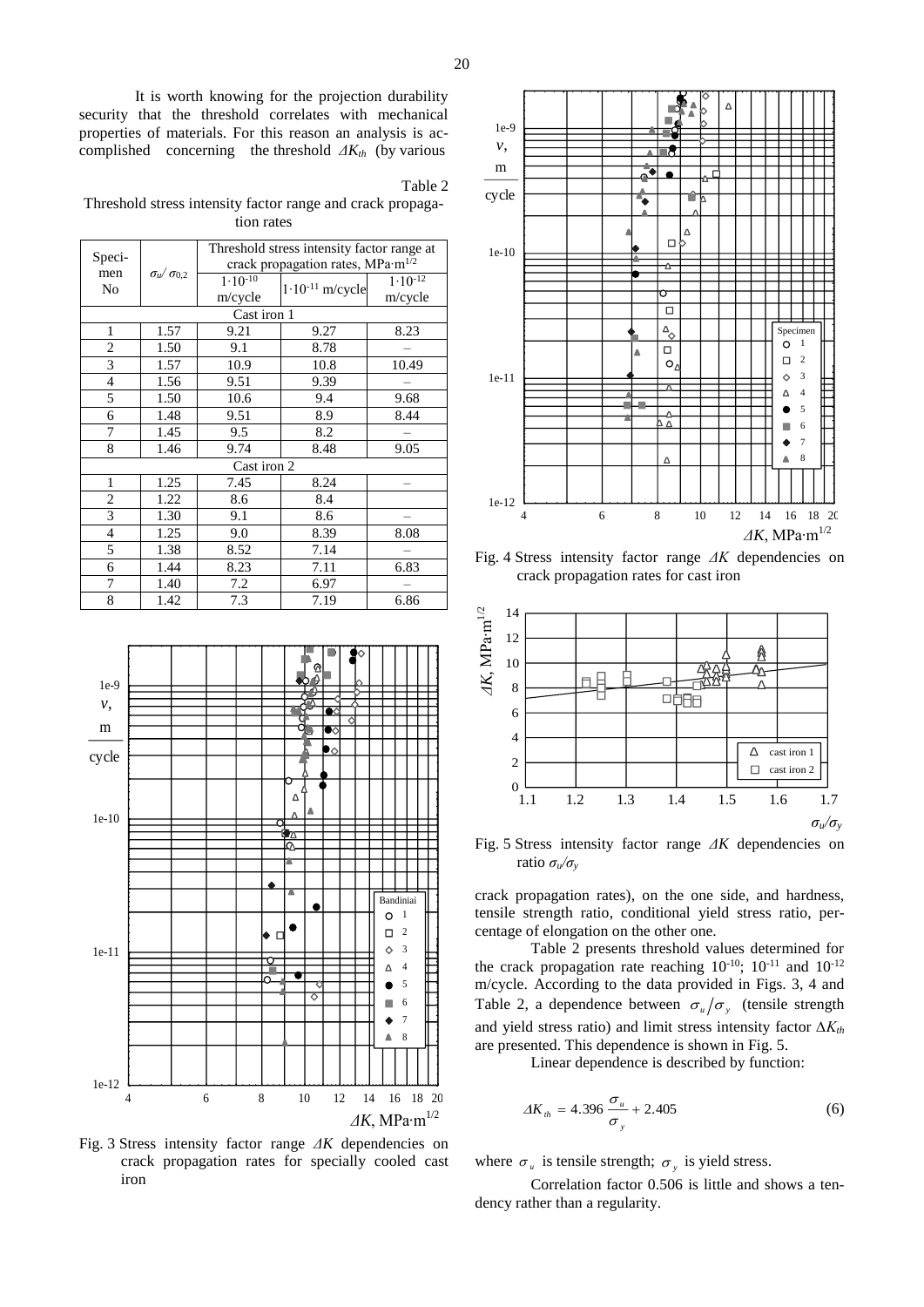Threshold stress intensity factor range dependence on cast iron percentage of elongation *A<sup>t</sup>* (relative elongation of the specimen) is shown in Fig. 6.



Fig. 6 Threshold stress intensity factor range *ΔKth* dependence on plasticity factor *A<sup>t</sup>*

The provided data show that in case of an increase elongation, the threshold is also increase marginally.

Relation between the threshold and compact specimen hardness BHN is shown in Fig. 7.



Fig. 7 Stress intensity factor range *ΔK* dependence on hardness

We can see that hardness of specially cooled cast iron 228-256 BHN is less than of casting cast iron hardness 255-281 BHN. However, no significant relation between hardness and threshold has been observed.

The investigation had approved the proposition, that for improving of mechanical properties, it may be adapted various heat or thermo-chemical treatment processes. The technology of castings cooling is constituent part of this process. In consequence it is possible to increase the hardness, plasticity and ultimate strength. Unfortunately one of the heat treatment imperfections for large or complicated configuration castings lay therein some locations the microstructures and defects may remain unaffected or under-unaffected. This influences threshold stress intensity factor range under cyclic loading. For increase of materials resistance for crack formation and propagation it is needed an additional investigation and analysis for determination of its relation with mechanical properties.

## **4. Conclusions**

1. Casting and specially cooled cast iron research show that cast iron of the same chemical composition has a different structure, hardness, factors of mechanical properties and resistance to cyclic load.

2. It is determined that a threshold stress intensity factor range for casting cast iron is  $\Delta K_{th} = 6.8$ -9.0 MPa $\sqrt{\text{m}}$ , a specially for the cooled cast iron *– ΔKth*=8.2- 10.9 MPa $\sqrt{m}$ , when crack propagation rate diminishes from  $10^{-10}$  m/cycle to  $10^{-12}$  m/cycle.

 $\frac{1}{\text{cast iron 1}}$  3. The threshold depends on  $\sigma_u / \sigma_y$  (determined  $_{\text{cast iron 2}}$  | dependability), cast iron structure and elasticity.

### **References**

- 1. **De Campos, M.F., Rolim Lopes, L.C., Magina, P., Lee Tavares, F.C., Kunioshi, C.T., Goldstein, H.** Texture and microtexture studies in different types of cast irons.-Materials Science and Engineering, 2005, v.A 398, p.164-170.
- 2. **Stefanescu, D.M.** Solidification and modelling of cast iron short history of the defining moments.-Materials Science Engineering, 2005, v. A 413-420, p.323-333.
- 3. **Leonavičius, M.K., Petraitis, G., Šukšta, M., Svalbonas, V.** Strength of mills and crushers equipment materials subjected by gigacycle loading.-J. of Civil Engineering and Management, 2006, v.XII, No2, p.133-140.
- 4. **Dorazil, E.** High Strength Austempered Ductile Cast Iron.-Prague: Ellis Horwood, 1991.-244p.
- 5. **Žvinys, J.** Structural Alloys. Cast Iron.-Kaunas: Technologija, 1999, t.1.-203p. (in Lithuanian).
- $\begin{bmatrix} \text{cast iron 1} \\ \text{res.}-\text{Kaunas:} \end{bmatrix}$  Technologija, 2005.-288p. (in Lithua-6. **Daunys, M.** Cyclic strength and duralibility of structunian).
	- 7. **Žiliukas, A.** Strength and fracture criterions.-Kaunas:
	- 8. **Anderson, T.L.** Fracture Mechanics.-Taylor Francis, 2005.-870p.
	- 9. **Vasauskas, V., Bazaras, Ž., Čapas, V.** Strength anisotropy of railway wheels under contact load. -Mechanika, No 1(51), 2005, p.31-38.
	- 10. ASTM E 647-00. Standard Test Method for Measurement of Fatigue Crack Growth Rates, 2000.
	- 11.**Broek. D.** The wPractical Use of Fracture Mechanics. Dorsdrchr-Boston-London: Kluwer Academic Publishers, 1989.-426p.

A. Krenevičius, M. Leonavičius, G. Petraitis, M. Gutauskas, R. Stonkus

## SKIRTINGAI AUŠINTŲ KETŲ STIPRUMAS VEIKIANT CIKLINĖMS APKROVOMS

## R e z i u m ė

Straipsnyje pateikiami lietų ir specialiai aušintų ketų daugiaciklio nuovargio eksperimentinio ir analitinio tyrimo rezultatai. Žinoma ketaus rūšis liejimo procese modifikuota tam, kad gauti geresnes mechanines savybes ir atsparumą plyšio susidarymui ir plitimui. Nustatyti mecha-